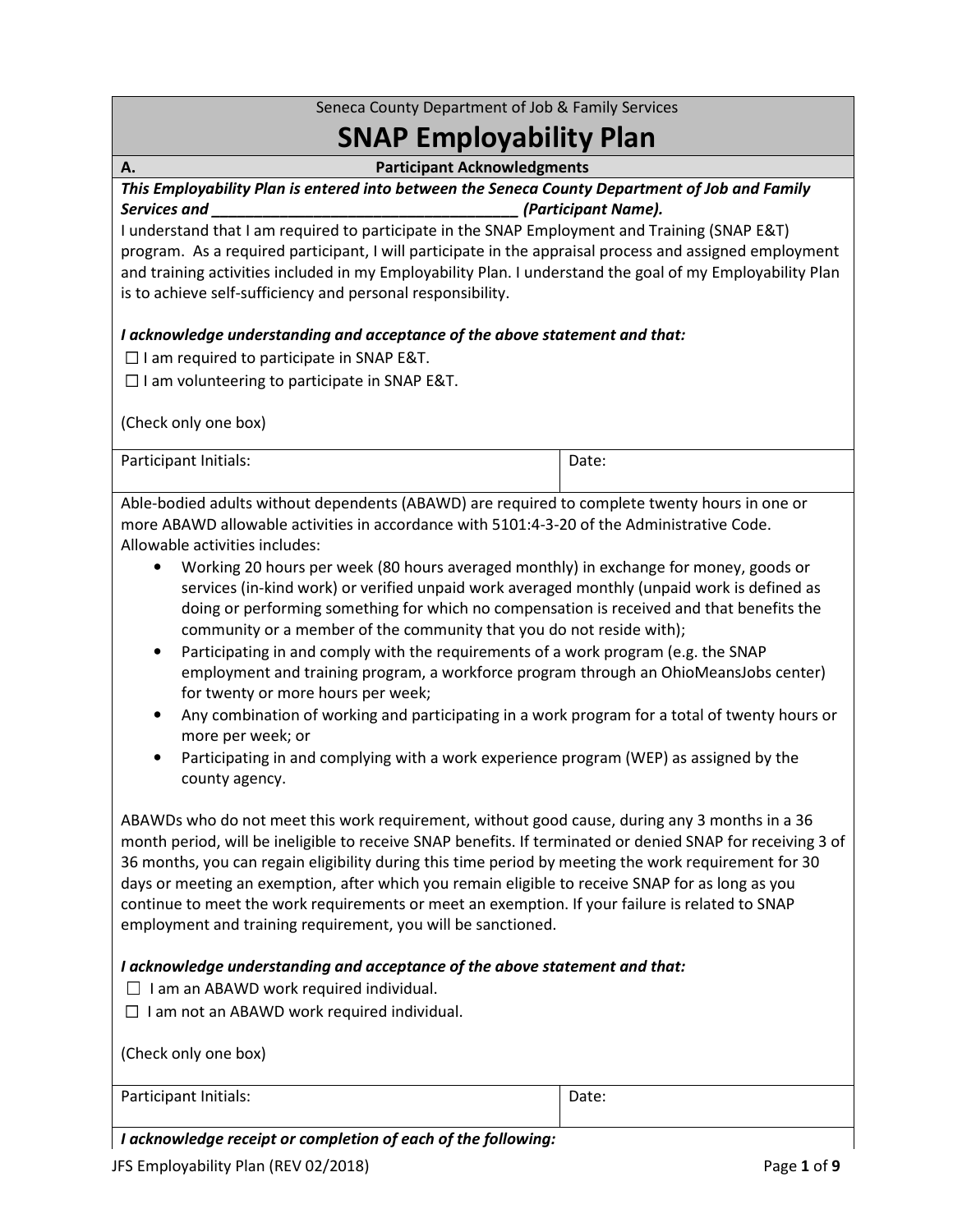Rights & Responsibilities: I understand and have received a verbal explanation of the following rights and responsibilities concerning the employment and training program.

Rights of SNAP E&T Participants include, but are not limited to:

- Receiving copies of all employability plans
- Notification of the right to request a state hearing on issues related to participation in SNAP E&T and failure or refusal to participate
- Nondiscrimination in SNAP E&T program assignments
- Receiving supportive services for the authorized SNAP E&T activity
- Filing a conciliation request
- Accepting employment

Responsibilities of SNAP E&T Participants include, but are not limited to:

- Reporting to the appraisal and other appointments with the county agency program staff or providers
- Reporting to the WEP, education, training, supportive service, or job search sites at the scheduled dates and times
- Obeying the rules at the work site, following instructions, and otherwise demonstrating acceptable work habits and behavior
- Providing the county agency with information relevant to securing or retaining employment and providing supplemental information as requested
- Notifying the immediate supervisor, other designated individual, or the county agency staff of the reason for nonparticipation as scheduled
- Participating in SNAP E&T activities for the scheduled number of hours as assigned
- Accepting necessary supportive services determined to be needed for participation
- Reporting any changes which would affect the individual's ability to participate in SNAP E&T
- Providing the county agency with documentation of attendance and participation in a SNAP E&T activity as requested
- Providing a good cause reason for nonparticipation as required
- Contacting the county agency, unless otherwise instructed by the county agency, if a monthly scheduling notice or the participant expense allowance has not been received
- Reporting to a job site, to an employer for a scheduled job interview, or to any related subsequent interviews or testing appointments when referred by the county agency or its designee
- Accepting a bona fide offer of employment
- Signing and complying with the employability plan developed with the county agency

I understand that if I am a required SNAP E&T participant, failure or refusal without good cause to participate in an E&T program to the extent required by the county agency will result in a sanction. The good cause criteria for SNAP E&T failures is described later in the employability plan.

| Participant Initials: | Date: |
|-----------------------|-------|
|                       |       |

Appraisal: I have completed an assessment of my skills, needs and a screening for domestic violence to determine the assignments that will best help me achieve self-sufficiency. I understand that if I am a victim of domestic violence I may elect to participate in, or be excused from, employment and training activities.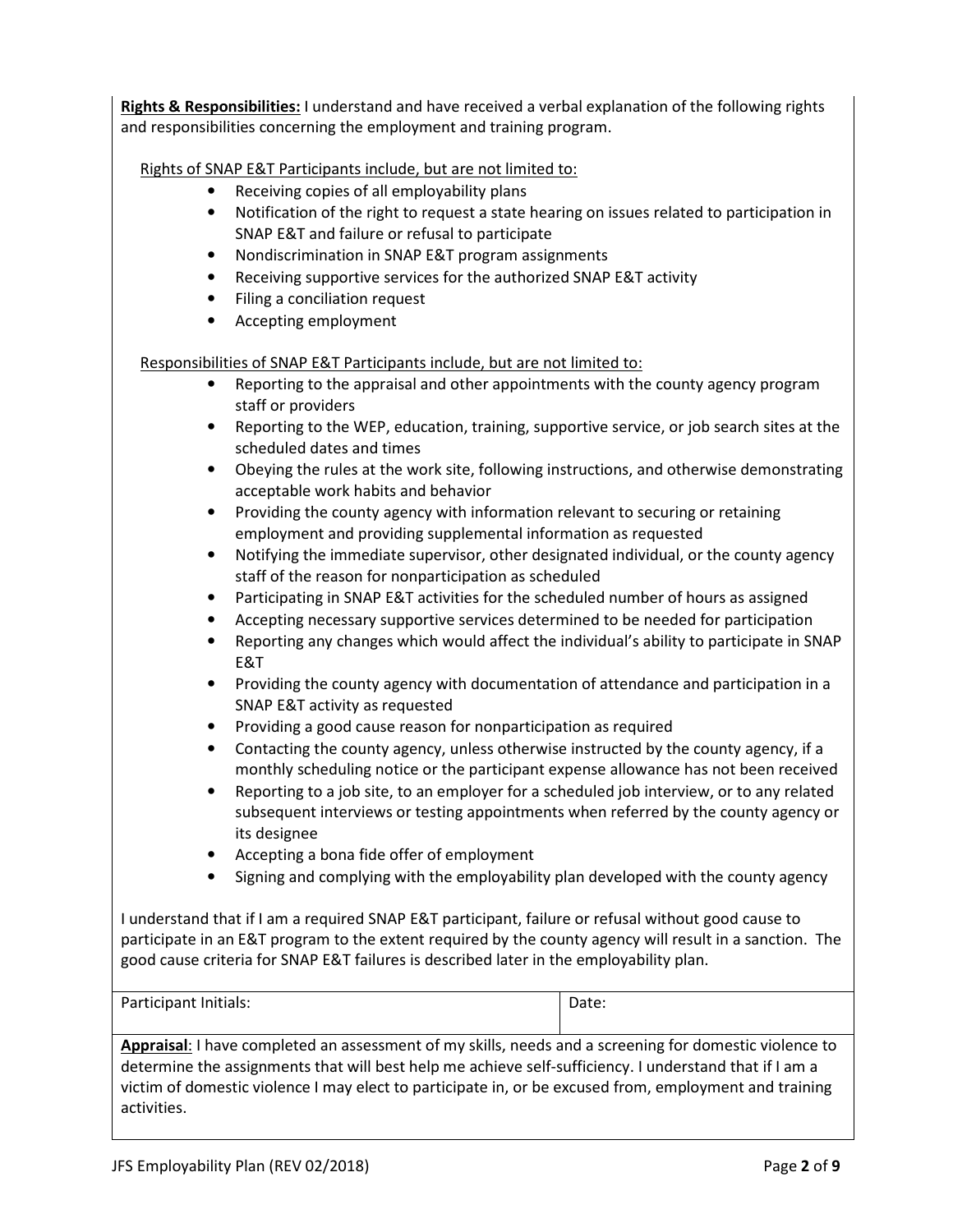| Participant Initials:                                                                                                                                                                                                                                                                                          |                                        | Date: |                                 |  |  |  |
|----------------------------------------------------------------------------------------------------------------------------------------------------------------------------------------------------------------------------------------------------------------------------------------------------------------|----------------------------------------|-------|---------------------------------|--|--|--|
| <b>B.</b>                                                                                                                                                                                                                                                                                                      | <b>Strengths</b>                       |       |                                 |  |  |  |
| <b>Employment</b><br><b>Current</b><br>$\square$ None                                                                                                                                                                                                                                                          |                                        |       |                                 |  |  |  |
| Current employer                                                                                                                                                                                                                                                                                               |                                        |       | Hours per week                  |  |  |  |
|                                                                                                                                                                                                                                                                                                                |                                        |       |                                 |  |  |  |
| <b>Work Experience</b>                                                                                                                                                                                                                                                                                         |                                        |       |                                 |  |  |  |
| $\square$ None                                                                                                                                                                                                                                                                                                 |                                        |       |                                 |  |  |  |
| Job Title                                                                                                                                                                                                                                                                                                      | Years of Experience                    |       | <b>Skills</b>                   |  |  |  |
|                                                                                                                                                                                                                                                                                                                |                                        |       |                                 |  |  |  |
|                                                                                                                                                                                                                                                                                                                |                                        |       |                                 |  |  |  |
|                                                                                                                                                                                                                                                                                                                |                                        |       |                                 |  |  |  |
| <b>Education</b><br><b>Current</b>                                                                                                                                                                                                                                                                             |                                        |       |                                 |  |  |  |
| $\square$ None<br>Name of school/program                                                                                                                                                                                                                                                                       |                                        |       | <b>Expected graduation date</b> |  |  |  |
|                                                                                                                                                                                                                                                                                                                |                                        |       |                                 |  |  |  |
|                                                                                                                                                                                                                                                                                                                |                                        |       |                                 |  |  |  |
| <b>Degrees &amp; Certifications</b><br>$\square$ None                                                                                                                                                                                                                                                          |                                        |       |                                 |  |  |  |
| Description<br><b>Type</b>                                                                                                                                                                                                                                                                                     |                                        |       | Receive date                    |  |  |  |
|                                                                                                                                                                                                                                                                                                                |                                        |       |                                 |  |  |  |
|                                                                                                                                                                                                                                                                                                                |                                        |       |                                 |  |  |  |
|                                                                                                                                                                                                                                                                                                                |                                        |       |                                 |  |  |  |
| <b>Additional Strengths</b><br>$\square$ None                                                                                                                                                                                                                                                                  |                                        |       |                                 |  |  |  |
| List Additional:                                                                                                                                                                                                                                                                                               |                                        |       |                                 |  |  |  |
|                                                                                                                                                                                                                                                                                                                |                                        |       |                                 |  |  |  |
| Participant Initials:                                                                                                                                                                                                                                                                                          |                                        | Date: |                                 |  |  |  |
| C.                                                                                                                                                                                                                                                                                                             | <b>Possible Barriers to Employment</b> |       |                                 |  |  |  |
| I have the following disabilities and impairments that may be a barrier to employment. I understand<br>that "disability" means a physical or mental impairment that substantially limits one or more major<br>life activities, a record of such an impairment, or being regarded as having such an impairment. |                                        |       |                                 |  |  |  |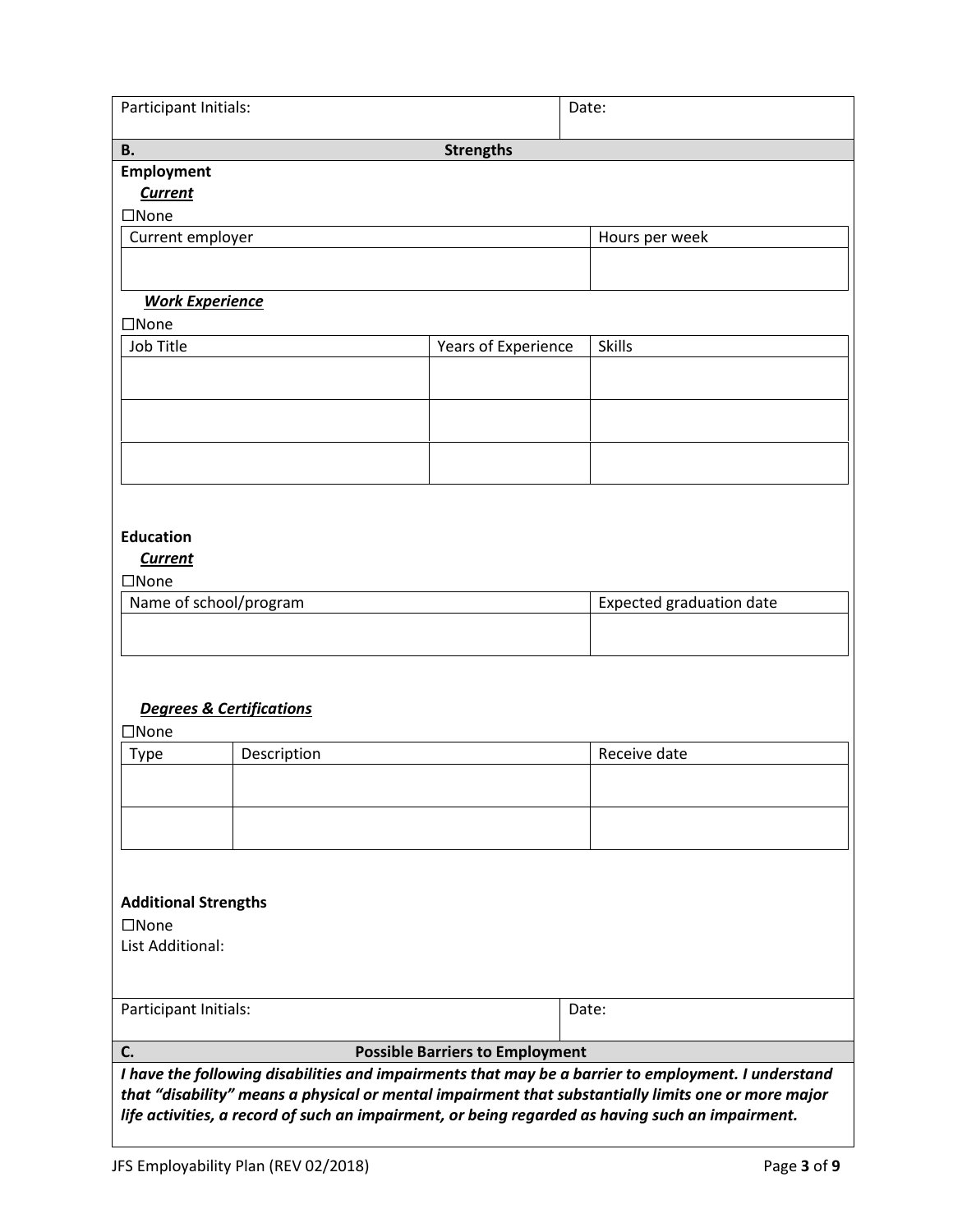| Check 'Yes' or 'No' for each.                                                                     | <b>YES</b> | <b>NO</b> | If yes, explain:       |                   |  |
|---------------------------------------------------------------------------------------------------|------------|-----------|------------------------|-------------------|--|
| Physical Impairment(s)<br>1.                                                                      |            |           |                        |                   |  |
| Mental Impairment(s)<br>2.                                                                        |            |           |                        |                   |  |
| Learning Disability<br>3.                                                                         |            |           |                        |                   |  |
| Hearing/Visual Impairment(s)<br>4.                                                                |            |           |                        |                   |  |
| <b>Developmental Disability</b><br>5.                                                             |            |           |                        |                   |  |
| Substance Abuse<br>6.                                                                             |            |           |                        |                   |  |
| Other<br>7.                                                                                       |            |           |                        |                   |  |
|                                                                                                   |            |           |                        |                   |  |
| I am experiencing difficulties in the following situations which may be a barrier to employment.  |            |           |                        |                   |  |
| Please list what they are and any current steps that you are taking to address the barrier(s):    |            |           |                        |                   |  |
| Check 'Yes' or 'No' for each.                                                                     | YES NO     |           | If yes, explain:       |                   |  |
| Caring for disabled spouse,<br>1.                                                                 |            |           |                        |                   |  |
| child or family member                                                                            |            |           |                        |                   |  |
| 2. Child Care                                                                                     |            |           |                        |                   |  |
| Domestic Violence or Abuse<br>3.                                                                  |            |           |                        |                   |  |
| <b>Educational or Training</b><br>4.                                                              |            |           |                        |                   |  |
| 5.<br>Language or Literacy                                                                        |            |           |                        |                   |  |
| Transportation<br>6.                                                                              |            |           |                        |                   |  |
| Other<br>7.                                                                                       |            |           |                        |                   |  |
| Participant Initials:                                                                             |            |           |                        | Date:             |  |
|                                                                                                   |            |           |                        |                   |  |
| D.                                                                                                |            |           | <b>Goals and Steps</b> |                   |  |
| <b>Short Term Goal 1:</b>                                                                         |            |           | Long Term Goal 1:      |                   |  |
|                                                                                                   |            |           |                        |                   |  |
|                                                                                                   |            |           |                        |                   |  |
|                                                                                                   |            |           |                        |                   |  |
| <b>Action Steps:</b>                                                                              |            |           | <b>Action Steps:</b>   |                   |  |
| 1.                                                                                                |            |           | 1.                     |                   |  |
| 2.                                                                                                |            |           | 2.                     |                   |  |
| 3.                                                                                                |            |           | 3.                     |                   |  |
| <b>Short Term Goal 2:</b>                                                                         |            |           |                        | Long Term Goal 2: |  |
|                                                                                                   |            |           |                        |                   |  |
|                                                                                                   |            |           |                        |                   |  |
|                                                                                                   |            |           |                        |                   |  |
| <b>Action Steps:</b>                                                                              |            |           | <b>Action Steps:</b>   |                   |  |
| 1.                                                                                                |            |           | 1.                     |                   |  |
| 2.                                                                                                |            |           | 2.                     |                   |  |
| 3.                                                                                                |            |           | 3.                     |                   |  |
| <b>Short Term Goal 3:</b>                                                                         |            |           | Long Term Goal 3:      |                   |  |
|                                                                                                   |            |           |                        |                   |  |
|                                                                                                   |            |           |                        |                   |  |
|                                                                                                   |            |           |                        |                   |  |
| <b>Action Steps:</b>                                                                              |            |           | <b>Action Steps:</b>   |                   |  |
| 1.                                                                                                |            |           | 1.                     |                   |  |
| 2.                                                                                                |            |           | 2.                     |                   |  |
| 3.<br>3.                                                                                          |            |           |                        |                   |  |
| E.<br><b>Activity Assignments</b>                                                                 |            |           |                        |                   |  |
| My county agency and I have determined that these activities will help me become self-sufficient: |            |           |                        |                   |  |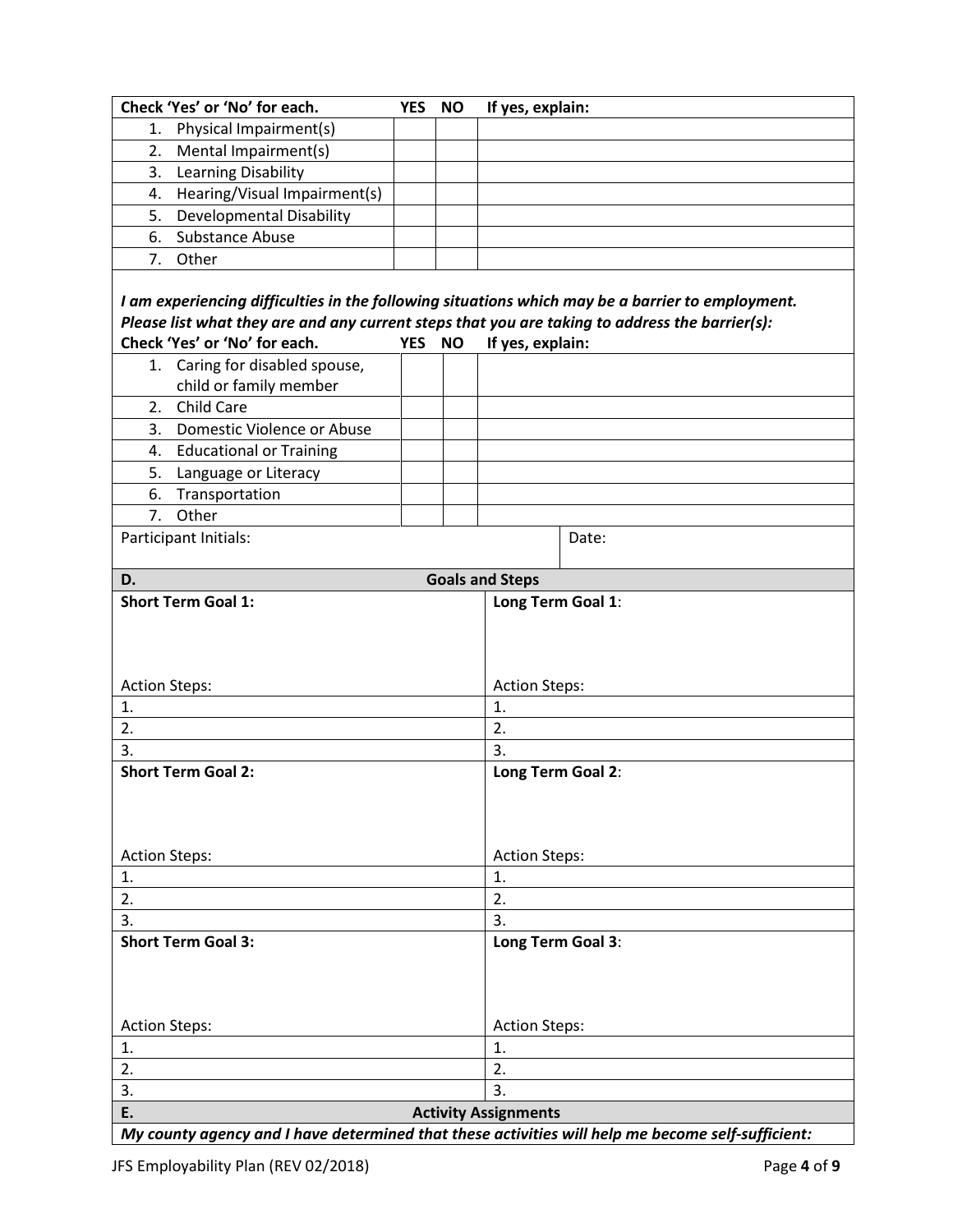| Activity                                                                                                                                                                                                                                                                                                                                                                                                                                                                                                                                                                                                                                                                                                                                                                                                                                                                                                                                                                                                                                                                                                                                                                                                                                                                    | Location |                   | <b>Begin Date</b>                      | <b>End Date</b> | Schedule | Frequency |
|-----------------------------------------------------------------------------------------------------------------------------------------------------------------------------------------------------------------------------------------------------------------------------------------------------------------------------------------------------------------------------------------------------------------------------------------------------------------------------------------------------------------------------------------------------------------------------------------------------------------------------------------------------------------------------------------------------------------------------------------------------------------------------------------------------------------------------------------------------------------------------------------------------------------------------------------------------------------------------------------------------------------------------------------------------------------------------------------------------------------------------------------------------------------------------------------------------------------------------------------------------------------------------|----------|-------------------|----------------------------------------|-----------------|----------|-----------|
|                                                                                                                                                                                                                                                                                                                                                                                                                                                                                                                                                                                                                                                                                                                                                                                                                                                                                                                                                                                                                                                                                                                                                                                                                                                                             |          |                   |                                        |                 |          |           |
|                                                                                                                                                                                                                                                                                                                                                                                                                                                                                                                                                                                                                                                                                                                                                                                                                                                                                                                                                                                                                                                                                                                                                                                                                                                                             |          |                   |                                        |                 |          |           |
|                                                                                                                                                                                                                                                                                                                                                                                                                                                                                                                                                                                                                                                                                                                                                                                                                                                                                                                                                                                                                                                                                                                                                                                                                                                                             |          |                   |                                        |                 |          |           |
|                                                                                                                                                                                                                                                                                                                                                                                                                                                                                                                                                                                                                                                                                                                                                                                                                                                                                                                                                                                                                                                                                                                                                                                                                                                                             |          |                   |                                        |                 |          |           |
|                                                                                                                                                                                                                                                                                                                                                                                                                                                                                                                                                                                                                                                                                                                                                                                                                                                                                                                                                                                                                                                                                                                                                                                                                                                                             |          |                   |                                        |                 |          |           |
| Participant Initials:                                                                                                                                                                                                                                                                                                                                                                                                                                                                                                                                                                                                                                                                                                                                                                                                                                                                                                                                                                                                                                                                                                                                                                                                                                                       |          |                   |                                        | Date:           |          |           |
|                                                                                                                                                                                                                                                                                                                                                                                                                                                                                                                                                                                                                                                                                                                                                                                                                                                                                                                                                                                                                                                                                                                                                                                                                                                                             |          |                   |                                        |                 |          |           |
| F.                                                                                                                                                                                                                                                                                                                                                                                                                                                                                                                                                                                                                                                                                                                                                                                                                                                                                                                                                                                                                                                                                                                                                                                                                                                                          |          |                   | <b>Americans with Disabilities Act</b> |                 |          |           |
| Choose only one of the following statements:                                                                                                                                                                                                                                                                                                                                                                                                                                                                                                                                                                                                                                                                                                                                                                                                                                                                                                                                                                                                                                                                                                                                                                                                                                |          |                   |                                        |                 |          |           |
| I DID NOT request a modification to any of the assignments identified above.<br>I DID request a modification to one or more of the assignments identified above.<br>Details:                                                                                                                                                                                                                                                                                                                                                                                                                                                                                                                                                                                                                                                                                                                                                                                                                                                                                                                                                                                                                                                                                                |          |                   |                                        |                 |          |           |
| Participant Initials:                                                                                                                                                                                                                                                                                                                                                                                                                                                                                                                                                                                                                                                                                                                                                                                                                                                                                                                                                                                                                                                                                                                                                                                                                                                       |          |                   |                                        | Date:           |          |           |
| G.                                                                                                                                                                                                                                                                                                                                                                                                                                                                                                                                                                                                                                                                                                                                                                                                                                                                                                                                                                                                                                                                                                                                                                                                                                                                          |          |                   | <b>County Support Services</b>         |                 |          |           |
| Supportive services are benefits provided to assist SNAP employment and training participants with                                                                                                                                                                                                                                                                                                                                                                                                                                                                                                                                                                                                                                                                                                                                                                                                                                                                                                                                                                                                                                                                                                                                                                          |          |                   |                                        |                 |          |           |
| completing their assignments. Supportive services may include, but are not limited to, an expense<br>allowance to cover the cost of transportation and other work, training or education related expenses<br>and publicly funded child care. Based on the needs identified in my appraisal, I may receive support<br>for the following:<br><b>YES</b><br>If yes, explain:<br><b>NO</b>                                                                                                                                                                                                                                                                                                                                                                                                                                                                                                                                                                                                                                                                                                                                                                                                                                                                                      |          |                   |                                        |                 |          |           |
| Child Care<br>1.                                                                                                                                                                                                                                                                                                                                                                                                                                                                                                                                                                                                                                                                                                                                                                                                                                                                                                                                                                                                                                                                                                                                                                                                                                                            |          |                   |                                        |                 |          |           |
| 2.<br>Transportation                                                                                                                                                                                                                                                                                                                                                                                                                                                                                                                                                                                                                                                                                                                                                                                                                                                                                                                                                                                                                                                                                                                                                                                                                                                        |          |                   |                                        |                 |          |           |
| <b>Work/Training Expenses</b><br>3.                                                                                                                                                                                                                                                                                                                                                                                                                                                                                                                                                                                                                                                                                                                                                                                                                                                                                                                                                                                                                                                                                                                                                                                                                                         |          |                   |                                        |                 |          |           |
| Other<br>4.                                                                                                                                                                                                                                                                                                                                                                                                                                                                                                                                                                                                                                                                                                                                                                                                                                                                                                                                                                                                                                                                                                                                                                                                                                                                 |          |                   |                                        |                 |          |           |
| Participant Initials:                                                                                                                                                                                                                                                                                                                                                                                                                                                                                                                                                                                                                                                                                                                                                                                                                                                                                                                                                                                                                                                                                                                                                                                                                                                       |          |                   |                                        | Date:           |          |           |
| Н.                                                                                                                                                                                                                                                                                                                                                                                                                                                                                                                                                                                                                                                                                                                                                                                                                                                                                                                                                                                                                                                                                                                                                                                                                                                                          |          | <b>Good Cause</b> |                                        |                 |          |           |
| It is my responsibility to provide written documentation to the county agency within 7 calendar days,<br>from the date of the first occurrence, of each assigned day missed or failed in order to verify my claim<br>of good cause. The county agency shall be responsible for determining good cause at any time when an<br>individual fails or refuses to comply with an appraisal, an employment and training program assignment<br>or when an individual voluntarily quits a job or reduces his or her work effort. In determining whether<br>or not good cause exists, the county agency shall take into account the facts and circumstances,<br>including information submitted by the employer and the individual involved.<br>Good cause shall include circumstances beyond the member's control, such as, but not limited to:<br>illness<br>1)<br>illness of another assistance group member requiring the presence of the member,<br>2)<br>an assistance group emergency<br>3)<br>the unavailability of transportation<br>4)<br>the lack of adequate child care for children who have reached age six but are under age twelve<br>5)<br>domestic violence<br>6)<br>When the county agency determines that good cause exists the individual shall be excused and a |          |                   |                                        |                 |          |           |
| sanction shall not be imposed. Sanctions are not imposed on volunteer participants.                                                                                                                                                                                                                                                                                                                                                                                                                                                                                                                                                                                                                                                                                                                                                                                                                                                                                                                                                                                                                                                                                                                                                                                         |          |                   |                                        |                 |          |           |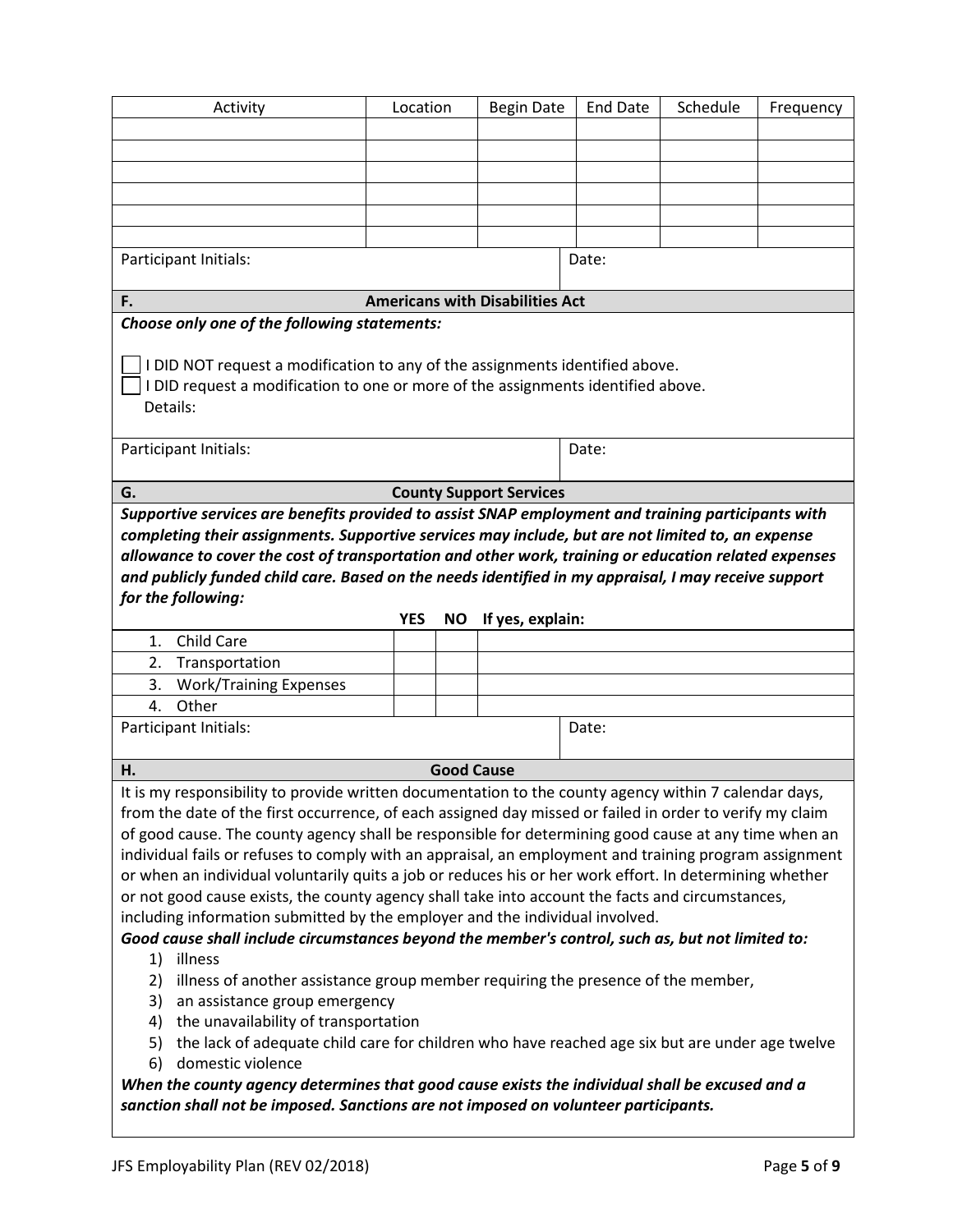| Participant Initials: | Date. |
|-----------------------|-------|
|                       |       |

## I. Good Cause for Leaving Employment In addition to the aforementioned Good Cause provisions, good cause for leaving employment also includes, but is not limited to, the following: 1) Discrimination by an employer based on age, race, sex, color, handicap, religious beliefs, national origin or political beliefs. 2) Work demands or conditions that render continued employment unreasonable, such as working without being paid on schedule. 3) Acceptance of employment by the individual, or enrollment by the individual in any recognized school, training program, or institution of higher education on at least a half time basis, that requires the individual to leave employment; or acceptance by any other assistance group member of employment or enrollment at least half time in any recognized school, training program, or institution of higher education in another county or similar political subdivision which requires the individual to move and thereby requires the individual to leave employment. 4) Resignations by persons under the age of sixty which are recognized by the employer as retirement. 5) Employment that becomes unsuitable, as specified in the county's Employment & Training Plan, after the acceptance of such employment. 6) Acceptance of a bona fide offer of employment of more than thirty hours a week or in which the weekly earnings are equivalent to the federal minimum wage multiplied by thirty hours that, because of circumstances beyond the control of the individual, subsequently either does not materialize or results in employment that meets criteria for unsuitable employment as defined in the county's Employment & Training Plan. 7) Leaving a job in connection with patterns of employment in which workers frequently move from one employer to another such as migrant farm labor or construction work. 8) If a county agency finds the information regarding an assertion of good cause is questionable, the county agency shall request verification of the individual's statement. It is the individual's responsibility to provide the necessary verification, however, if the county agency has access to the information needed it should be considered. If assistance in gathering the information is needed, it must be provided. If good cause is questionable and the individual fails or refuses to provide verification of the questionable information, good cause shall not be determined. Participant Initials: Date: **J.** Sanctions **Sanctions** Failure or refusal to meet the one or more of the following employment and training program

requirements will result in a sanction:

1) Failure or refusal to complete the appraisal process.

2) Failure or refusal, without good cause, to participate in an employment and training program to the extent required by the county agency.

3) Failure or refusal, without good cause, to accept an offer of suitable employment.

4) Failure or refusal without good cause to provide the county agency with sufficient information to allow the county agency to determine the employment status or the job availability of the individual.

5) Voluntarily and without good cause: quits a job of thirty or more hours a week or reduces work effort and, after the reduction, the individual is working less than thirty hours per week.

#### The individual shall be sanctioned from participation in the SNAP program as follows:

1) For a first failure or refusal, the county agency shall sanction the individual by denying or terminating the individual's eligibility to participate in the SNAP program for a minimum of one benefit month.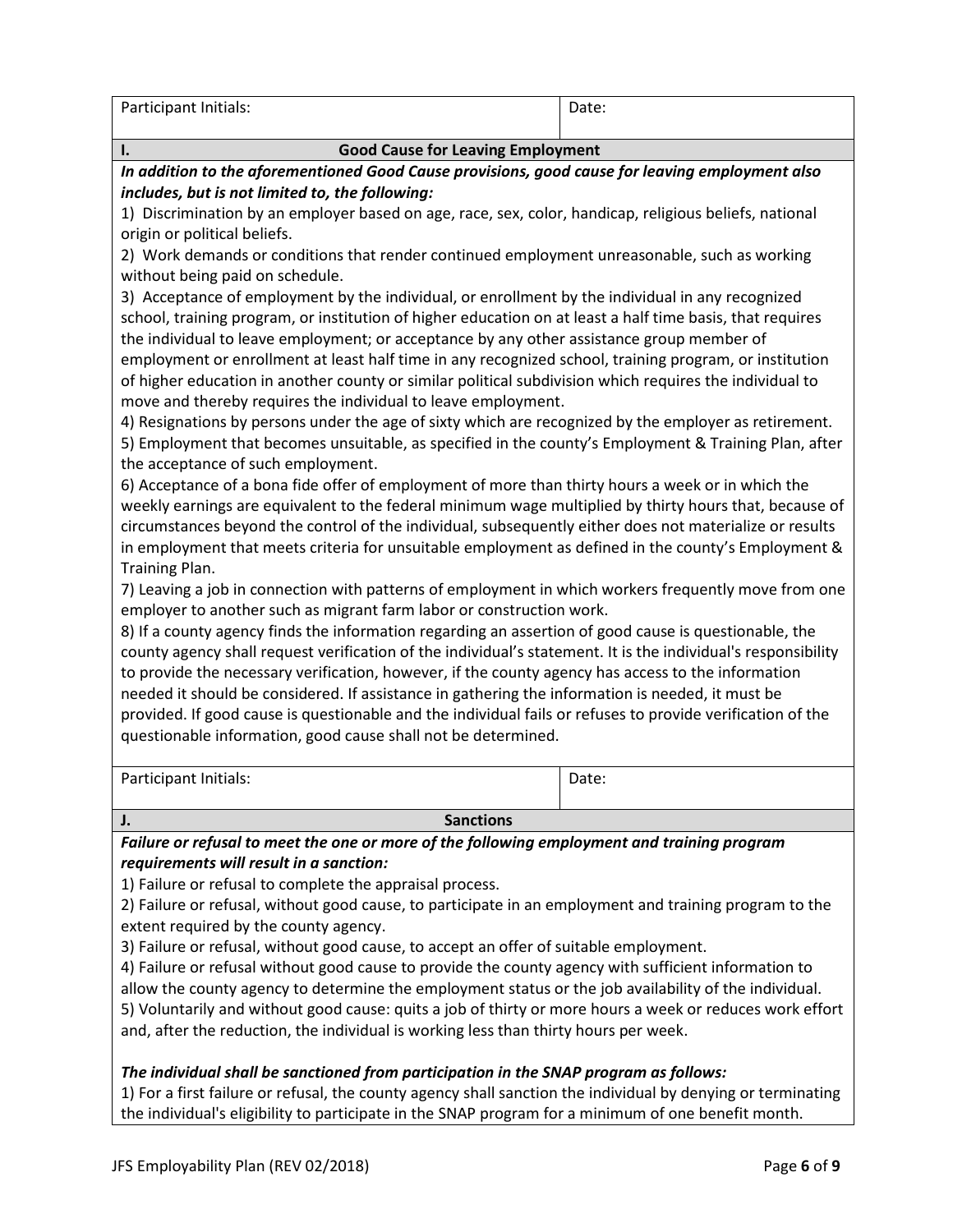2) For a second failure or refusal, the county agency shall sanction the individual by denying or terminating the individual's eligibility to participate in the SNAP program for a minimum of three benefit months.

3) For the third or subsequent failure or refusal, the county agency shall sanction the individual by denying or terminating the individual's eligibility to participate in the SNAP program for a minimum of six benefit months.

### Sanctions are not imposed on volunteer participants.

Participant Initials:

Date:

K. Conciliation Process

The CDJFS has a conciliation process to resolve disputes which arise concerning required SNAP employment and training participation. The conciliation process shall include, but is not limited to: (1) Disputes over assignments.

(2) Inappropriate treatment by a county agency employee or worksite supervisor.

(3) Irregular work hours that create a severe hardship on the participant.

(4) Worksite assignments that deviate from the normal duties of the job.

(5) Disagreement with disciplinary action at the worksite involving the participant.

(6) Other areas of concern to the participant relating to participation.

(7) Disputes concerning working conditions and workers' compensation coverage.

(8) Wage rate calculations to determine the hours of participation.

(9) Disputes concerning failure to participate in the SNAP employment and training program.

The conciliation process can be initiated by any of the following:

(1) A written notice from the county agency to the participant for a conciliation conference;

(2) A written or verbal request from the participant to the county agency for a conciliation conference;

or (3) A written or verbal request from the participant to the county agency for a conciliation conference when there is an act of nonparticipation. The conciliation process requires that such requests shall be made within seven calendar days which begins the day following the day of nonparticipation.

The county agency shall maintain an accurate record of all conciliation requests, including any pertinent facts and the resolution of the conciliation. Once a conciliation request is initiated, the county agency should attempt an informal resolution.

A resolution of the conciliation process initiated in accordance with paragraph (B) of OAC Rule 5101:4-3- 38, shall be reached within a maximum of fifteen calendar days beginning with the date the conciliation process was initiated. No adverse action, as related to the SNAP employment and training program, may be proposed until the conciliation process, if requested, is concluded.

When a conciliation process is initiated, the county agency shall convene a conciliation conference which is presided over by the director or a designee. Both the county agency and the individual may bring whomever each reasonably wants to be at the conference in an attempt to informally resolve differences. When appropriate, the worksite supervisor may attend, or information from the worksite supervisor as requested by the county agency may be presented.

The conciliation conference does not replace the right to request a county conference pursuant to the provisions of Chapters 5101:6-1 to 5101:6-9 of the Administrative Code and the conciliation process shall not in any way limit the participant's hearing rights.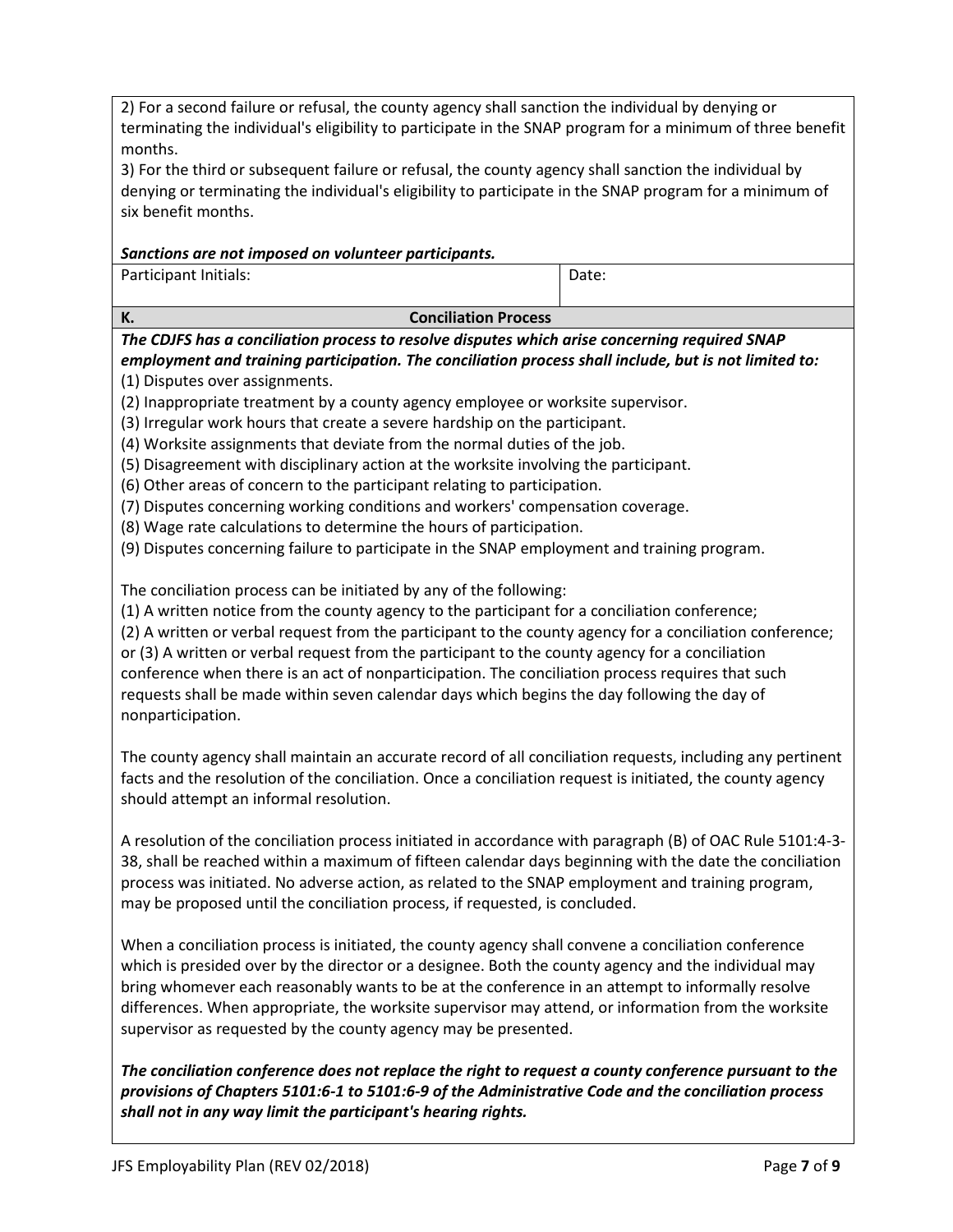| The individual shall be notified in writing of the outcome of the conciliation conference. The notification<br>shall also contain an explanation of the right to a state hearing pursuant to the provisions of Chapters<br>5101:6-1 to 5101:6-9 of the Administrative Code. When the conciliation conference is to be followed by<br>a proposal of an adverse action, the prior notice sent to the individual will fulfill this requirement.                                                                                |       |  |  |  |  |
|-----------------------------------------------------------------------------------------------------------------------------------------------------------------------------------------------------------------------------------------------------------------------------------------------------------------------------------------------------------------------------------------------------------------------------------------------------------------------------------------------------------------------------|-------|--|--|--|--|
| Participant Initials:<br>Date:                                                                                                                                                                                                                                                                                                                                                                                                                                                                                              |       |  |  |  |  |
| L.<br><b>Adjustments to Plan</b>                                                                                                                                                                                                                                                                                                                                                                                                                                                                                            |       |  |  |  |  |
| The CDJFS and I will meet periodically to review the plan and to make adjustments to this plan as<br>necessary. The next scheduled plan review date is: 1.1 Can always request to necessary. The next scheduled plan review date is:<br>review the plan sooner than the scheduled review date.                                                                                                                                                                                                                              |       |  |  |  |  |
| Participant Initials:                                                                                                                                                                                                                                                                                                                                                                                                                                                                                                       | Date: |  |  |  |  |
| <b>Final Agreement and Signature</b><br>М.                                                                                                                                                                                                                                                                                                                                                                                                                                                                                  |       |  |  |  |  |
| I am aware of, and participated in the development of, my employability plan. I fully understand what<br>is expected of me and agree to follow this plan. I also understand that this plan can be changed if<br>something in my situation changes. Any plan changes will be in writing and signed by a representative<br>of both the CDJFS and the participant.                                                                                                                                                             |       |  |  |  |  |
| Participant:                                                                                                                                                                                                                                                                                                                                                                                                                                                                                                                | Date: |  |  |  |  |
| On behalf of the CDJFS, I agree to follow this plan and understand that this plan can be changed if<br>something in the recipient's situation changes. Any plan changes will be in writing and signed by a<br>representative of both the CDJFS and the recipient. By signing this plan, I certify that I participated in the<br>development of this plan; and that I participated in the assignment of at least one work eligible individual<br>to at least one work activity.<br>County Agency Representative(s):<br>Date: |       |  |  |  |  |
|                                                                                                                                                                                                                                                                                                                                                                                                                                                                                                                             |       |  |  |  |  |